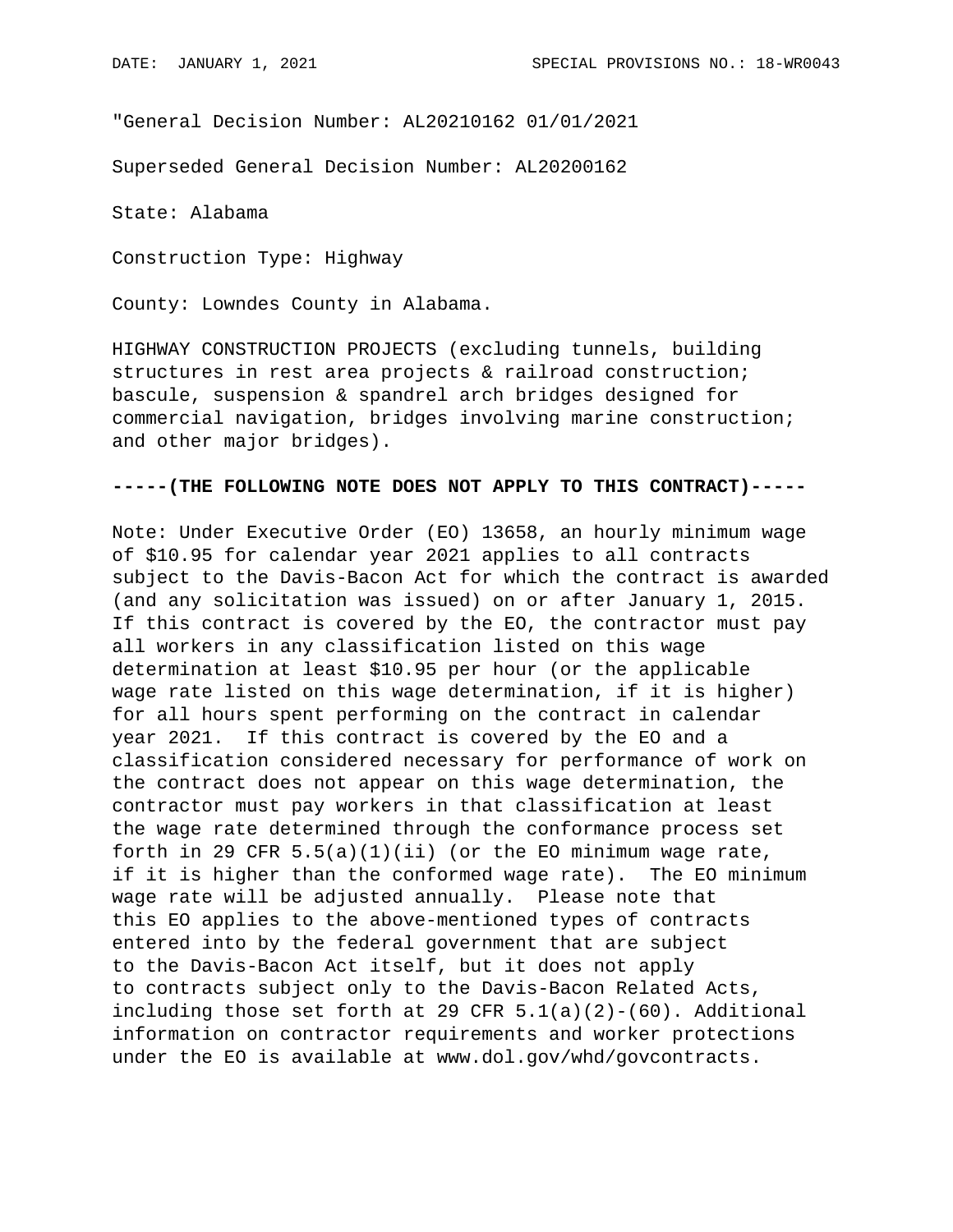Modification Number Publication Date<br>0 01/01/2021 0 01/01/2021

ELEC0505-001 09/01/2019

|                         | Rates | Fringes |  |
|-------------------------|-------|---------|--|
| ELECTRICIAN\$ 27.34     |       | 3%+8.61 |  |
| SUAL2019-041 11/13/2019 |       |         |  |

|                                                                      | Rates | Fringes |
|----------------------------------------------------------------------|-------|---------|
| CARPENTER (Form Work Only)\$ 16.02                                   |       | 0.00    |
| CEMENT MASON/CONCRETE FINISHER\$ 15.18                               |       | 0.00    |
| HIGHWAY/PARKING LOT STRIPING:<br>Operator (Striping Machine)\$ 19.82 |       | 0.00    |
| HIGHWAY/PARKING LOT STRIPING:<br>Truck Driver (Line Striping         |       |         |
| $True k)$ \$ 14.55                                                   |       | 0.00    |
| IRONWORKER, REINFORCING\$ 16.20                                      |       | 0.00    |
| IRONWORKER, STRUCTURAL\$ 22.40                                       |       | 0.00    |
| LABORER GRADE CHECKER\$ 14.08                                        |       | 0.00    |
| LABORER: Asphalt, Includes<br>Raker, Shoveler, Spreader and          |       |         |
| Distributor\$ 13.11                                                  |       | 0.00    |
| LABORER: Common or General\$ 12.38                                   |       | 0.00    |
| LABORER: Mason Tender -                                              |       |         |
| Cement/Concrete\$ 13.67                                              |       | 0.00    |
| LABORER: Pipelayer\$ 12.59                                           |       | 0.00    |
| LABORER: Erosion Control\$ 12.50                                     |       | 0.00    |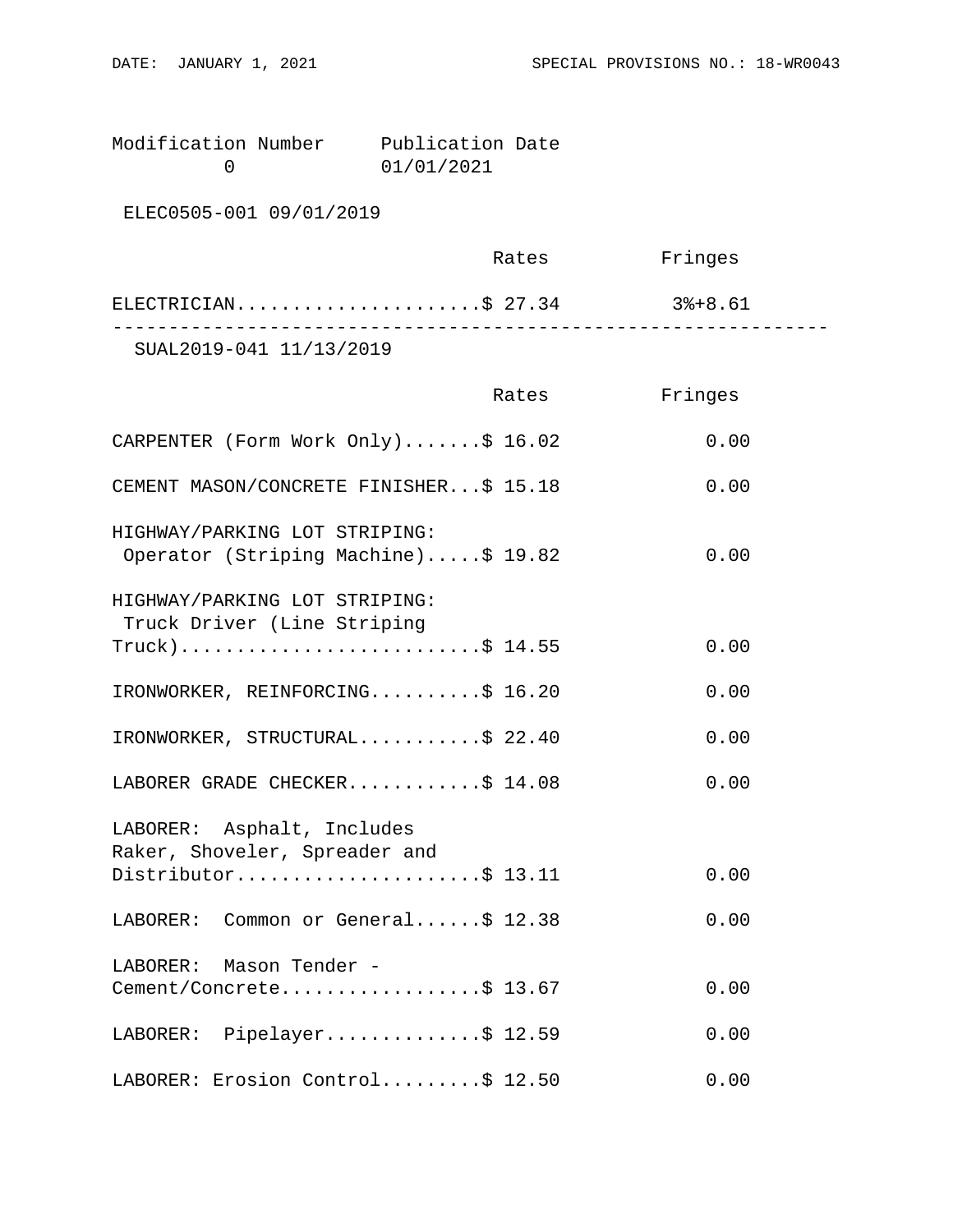|                                    | OPERATOR: Asphalt Spreader\$ 16.00                            | 0.00  |
|------------------------------------|---------------------------------------------------------------|-------|
| OPERATOR:                          | Backhoe/Excavator/Trackhoe\$ 16.28                            | 0.00  |
|                                    | OPERATOR: Bobcat/Skid<br>Steer/Skid Loader\$ 13.88            | 0.00  |
| OPERATOR:                          | $\texttt{Broom}/\texttt{Sweeper} \dots \dots \$ 14.57         | 0.00  |
|                                    | OPERATOR: Bulldozer\$ 14.46                                   | 0.00  |
| OPERATOR:                          | Crane\$ 23.10                                                 | 0.00  |
|                                    | OPERATOR: Distributor\$ 16.12                                 | 0.00  |
| OPERATOR:                          | Drill\$ 26.73                                                 | 11.25 |
|                                    | OPERATOR: Grader/Blade\$ 17.98                                | 0.00  |
|                                    | OPERATOR: Loader\$ 15.55                                      | 0.00  |
|                                    | OPERATOR: Material Transfer<br>Vehicle\$ 16.60                | 0.00  |
|                                    | OPERATOR: Mechanic\$ 18.59                                    | 0.00  |
|                                    | OPERATOR: Milling Machine\$ 15.79                             | 0.00  |
|                                    | OPERATOR: Oiler\$ 16.83                                       | 0.00  |
|                                    | OPERATOR: Paver (Asphalt,<br>Aggregate, and Concrete)\$ 15.96 | 0.00  |
|                                    | OPERATOR: Roller\$ 13.57                                      | 0.00  |
| OPERATOR:                          | $Scraper \ldots \ldots \ldots \ldots \$ 13.30                 | 0.00  |
|                                    | PAINTER (Brush and Roller)\$ 15.97                            | 1.27  |
| TRAFFIC CONTROL:                   | $Flagger$ \$ 15.13                                            | 0.00  |
| TRAFFIC CONTROL:<br>Laborer-Cones/ |                                                               |       |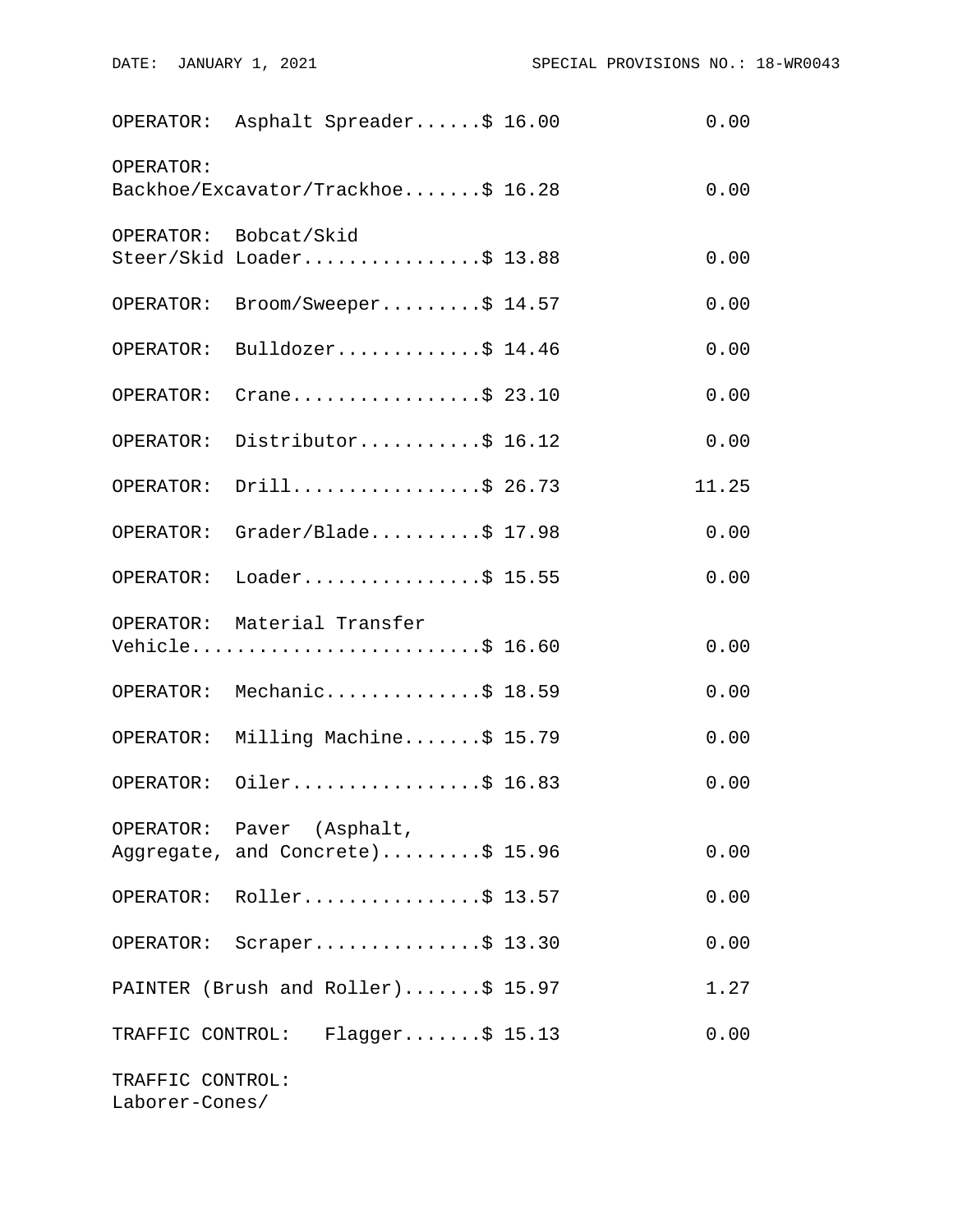| Barricades/Barrels -       |                                     |  |      |  |  |
|----------------------------|-------------------------------------|--|------|--|--|
|                            | Setter/Mover/Sweeper\$ 16.34        |  | 0.00 |  |  |
| TRUCK DRIVER:              | Dump Truck\$ 14.68                  |  | 0.00 |  |  |
|                            | TRUCK DRIVER: Flatbed Truck\$ 15.00 |  | 0.00 |  |  |
| TRUCK DRIVER:              | Lowboy Truck\$ 17.50                |  | 0.00 |  |  |
| TRUCK DRIVER: Semi-Trailer |                                     |  |      |  |  |
|                            |                                     |  | 0.00 |  |  |
|                            | TRUCK DRIVER: Water Truck\$ 13.50   |  | 0.00 |  |  |
|                            |                                     |  |      |  |  |

WELDERS - Receive rate prescribed for craft performing operation to which welding is incidental.

================================================================

Note: Executive Order (EO) 13706, Establishing Paid Sick Leave for Federal Contractors applies to all contracts subject to the Davis-Bacon Act for which the contract is awarded (and any solicitation was issued) on or after January 1, 2017. If this contract is covered by the EO, the contractor must provide employees with 1 hour of paid sick leave for every 30 hours they work, up to 56 hours of paid sick leave each year. Employees must be permitted to use paid sick leave for their own illness, injury or other health-related needs, including preventive care; to assist a family member (or person who is like family to the employee) who is ill, injured, or has other health-related needs, including preventive care; or for reasons resulting from, or to assist a family member (or person who is like family to the employee) who is a victim of, domestic violence, sexual assault, or stalking. Additional information on contractor requirements and worker protections under the EO is available at www.dol.gov/whd/govcontracts.

Unlisted classifications needed for work not included within the scope of the classifications listed may be added after award only as provided in the labor standards contract clauses (29CFR 5.5 (a) (1) (ii)).

----------------------------------------------------------------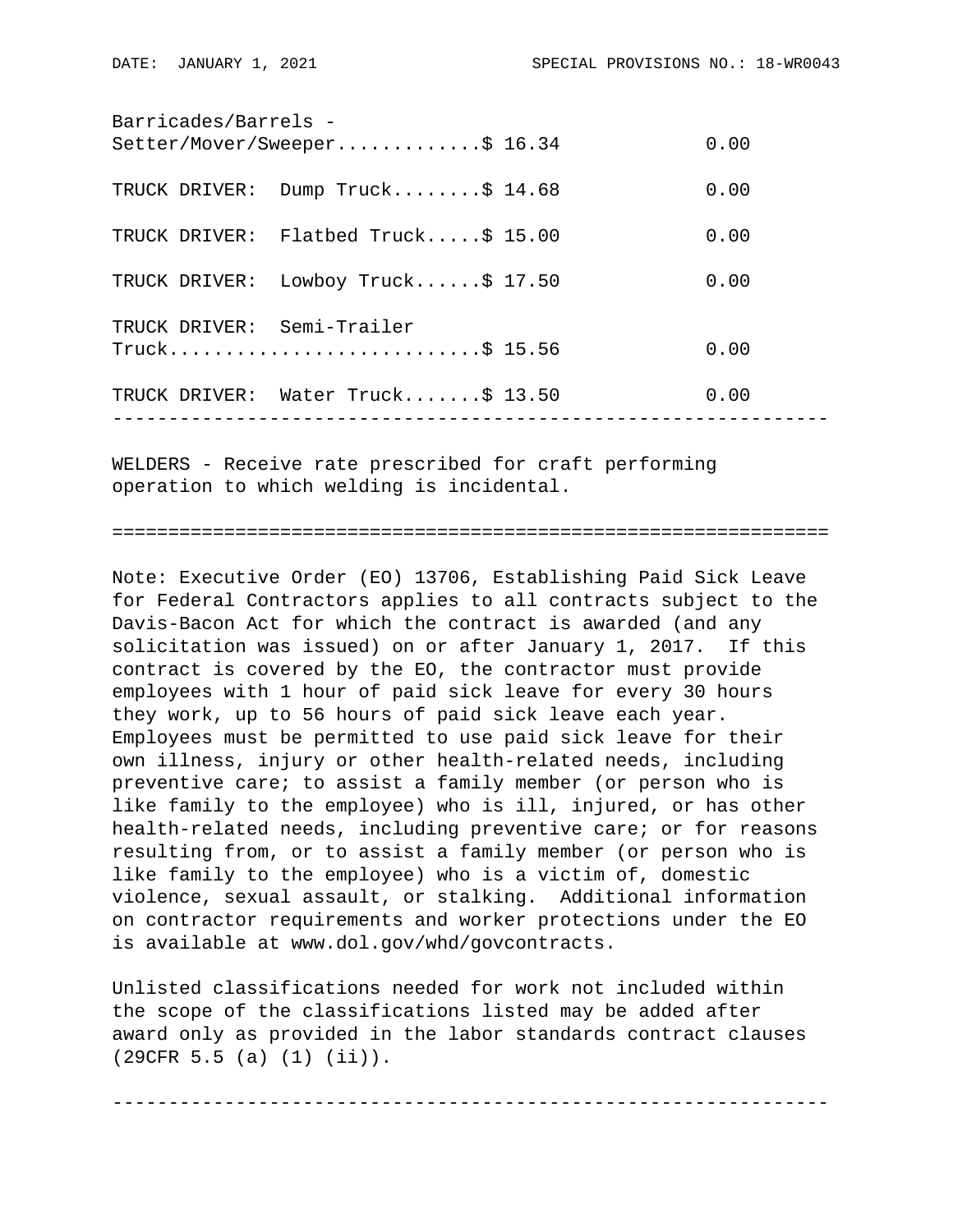The body of each wage determination lists the classification and wage rates that have been found to be prevailing for the cited type(s) of construction in the area covered by the wage determination. The classifications are listed in alphabetical order of ""identifiers"" that indicate whether the particular rate is a union rate (current union negotiated rate for local), a survey rate (weighted average rate) or a union average rate (weighted union average rate).

Union Rate Identifiers

A four-letter classification abbreviation identifier enclosed in dotted lines beginning with characters other than ""SU"" or ""UAVG"" denotes that the union classification and rate were prevailing for that classification in the survey. Example: PLUM0198-005 07/01/2014. PLUM is an abbreviation identifier of the union which prevailed in the survey for this classification, which in this example would be Plumbers. 0198 indicates the local union number or district council number where applicable, i.e., Plumbers Local 0198. The next number, 005 in the example, is an internal number used in processing the wage determination. 07/01/2014 is the effective date of the most current negotiated rate, which in this example is July 1, 2014.

Union prevailing wage rates are updated to reflect all rate changes in the collective bargaining agreement (CBA) governing this classification and rate.

Survey Rate Identifiers

Classifications listed under the ""SU"" identifier indicate that no one rate prevailed for this classification in the survey and the published rate is derived by computing a weighted average rate based on all the rates reported in the survey for that classification. As this weighted average rate includes all rates reported in the survey, it may include both union and non-union rates. Example: SULA2012-007 5/13/2014. SU indicates the rates are survey rates based on a weighted average calculation of rates and are not majority rates. LA indicates the State of Louisiana. 2012 is the year of survey on which these classifications and rates are based. The next number, 007 in the example, is an internal number used in producing the wage determination. 5/13/2014 indicates the survey completion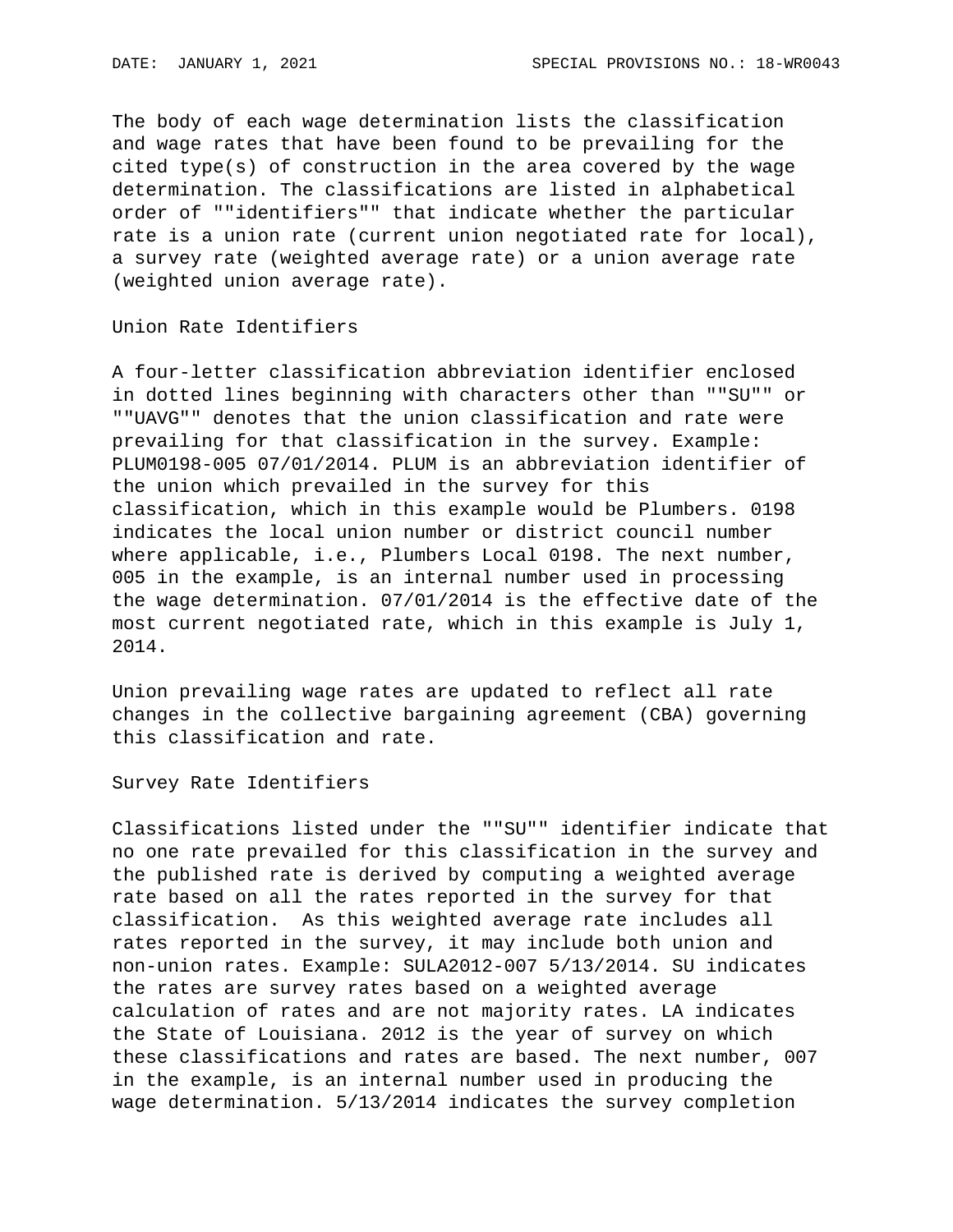date for the classifications and rates under that identifier.

Survey wage rates are not updated and remain in effect until a new survey is conducted.

Union Average Rate Identifiers

Classification(s) listed under the UAVG identifier indicate that no single majority rate prevailed for those classifications; however, 100% of the data reported for the classifications was union data. EXAMPLE: UAVG-OH-0010 08/29/2014. UAVG indicates that the rate is a weighted union average rate. OH indicates the state. The next number, 0010 in the example, is an internal number used in producing the wage determination. 08/29/2014 indicates the survey completion date for the classifications and rates under that identifier.

A UAVG rate will be updated once a year, usually in January of each year, to reflect a weighted average of the current negotiated/CBA rate of the union locals from which the rate is based.

----------------------------------------------------------------

## WAGE DETERMINATION APPEALS PROCESS

1.) Has there been an initial decision in the matter? This can be:

- \* an existing published wage determination
- \* a survey underlying a wage determination
- a Wage and Hour Division letter setting forth a position on a wage determination matter
- \* a conformance (additional classification and rate) ruling

On survey related matters, initial contact, including requests for summaries of surveys, should be with the Wage and Hour Regional Office for the area in which the survey was conducted because those Regional Offices have responsibility for the Davis-Bacon survey program. If the response from this initial contact is not satisfactory, then the process described in 2.) and 3.) should be followed.